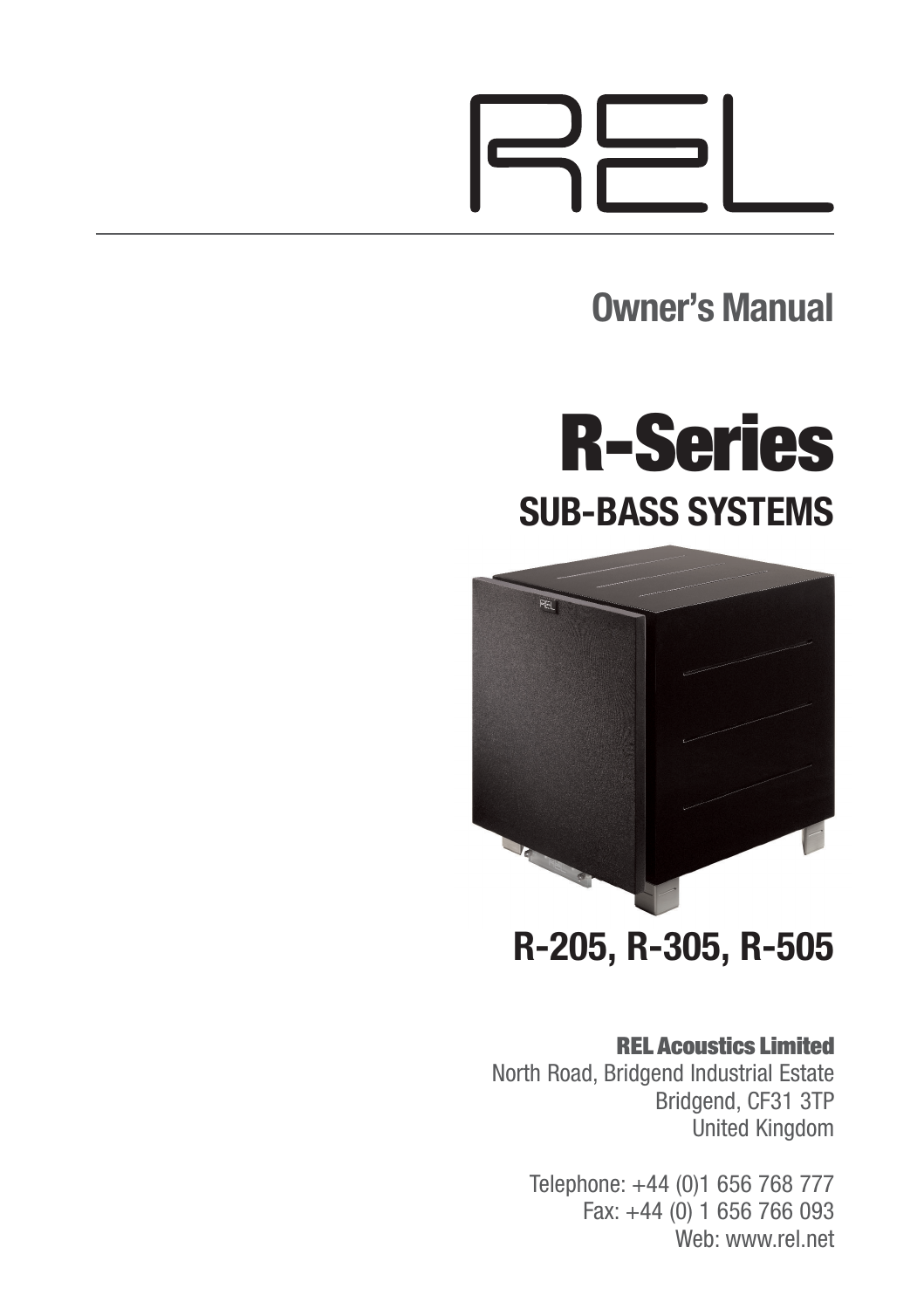### **Contents**

| Low Level Input Connection Using Phono to Phono Interconnect 11   |  |
|-------------------------------------------------------------------|--|
| .11. 11 .1/LFE Input Connection Using Phono to Phono Interconnect |  |
|                                                                   |  |
|                                                                   |  |
|                                                                   |  |
|                                                                   |  |
|                                                                   |  |
|                                                                   |  |
|                                                                   |  |
|                                                                   |  |
|                                                                   |  |
|                                                                   |  |
|                                                                   |  |
|                                                                   |  |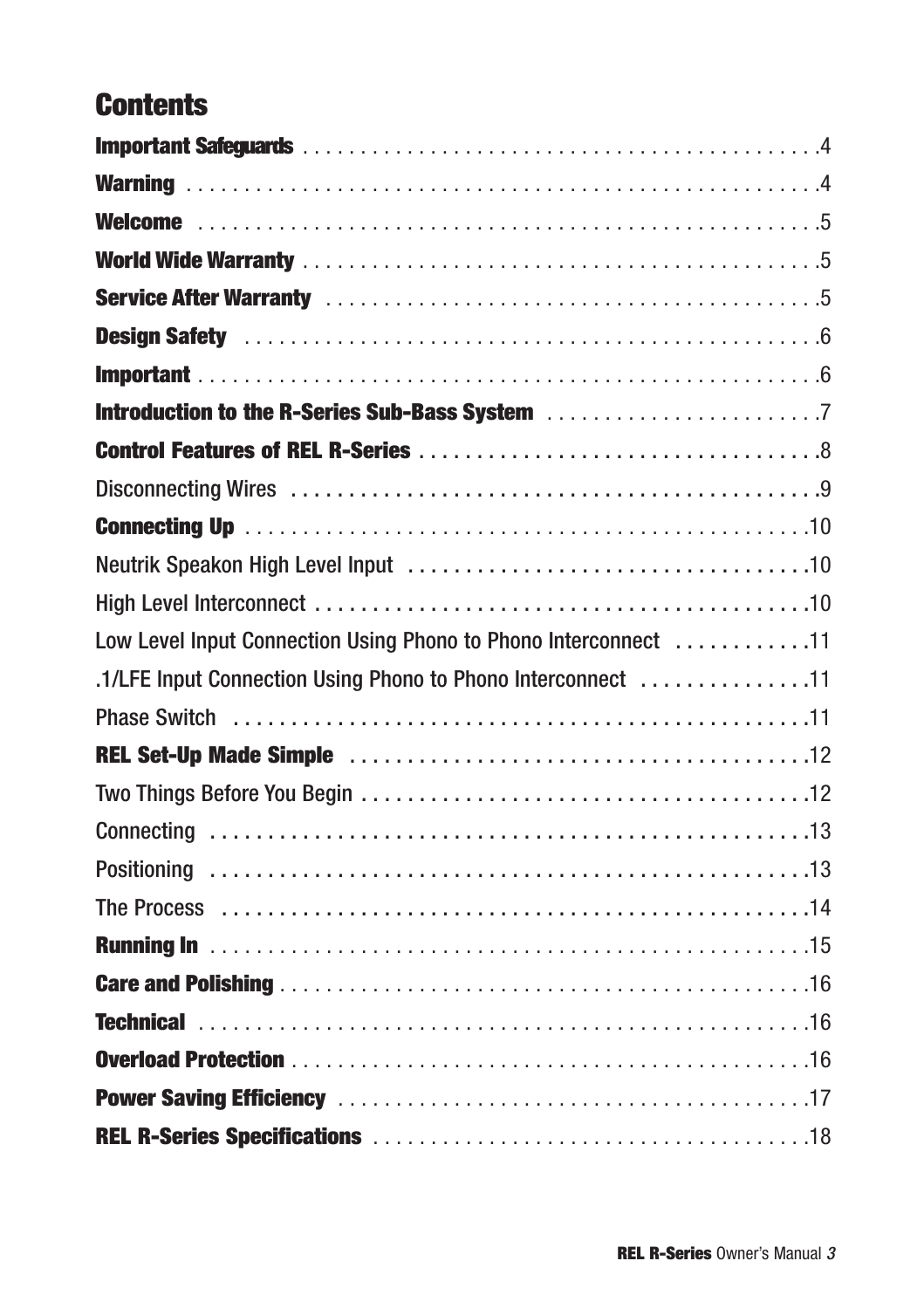### **Important Safeguards**

- 1 Read all of these instructions.
- 2 Save these instructions for future use.
- 3 Unplug from the wall socket before cleaning. Do not use liquid cleaners or aerosol cleaners. Use a damp cloth for cleaning.
- 4 Do not use near water.
- 5 Do not place on a stand or table; it may fall causing injury to a child or adult, and damage to the unit.
- 6 The unit should only be operated from the power source indicated on the panel of the amplifier.
- 7 Only use the power cord supplied.
- 8 Do not allow anything to rest on the power cord. Position the power cord such that it can not be walked on.
- 9 For added protection during a lightening storm, or when not in use for long periods of time, unplug it from the wall socket.
- 10 Never spill any kind of liquid on the unit.
- 11 Do not attempt to service the unit yourself, as removing the amplifier may expose you to dangerous voltages. Refer all servicing to your dealer.
- 12 Unplug the unit from the wall socket and refer servicing to your dealer under the following conditions:
	- *a When the power cord or plug is damaged.*
	- *b If liquid has been spilled onto the unit.*
	- *c If the unit does not operate properly by following the operating instructions.*
	- *d If the unit has been dropped and damaged.*
	- *e When the unit exhibits a drastic change in performance.*

### **Warning**

**This item is heavy. To avoid risk of injury, take care when handling.**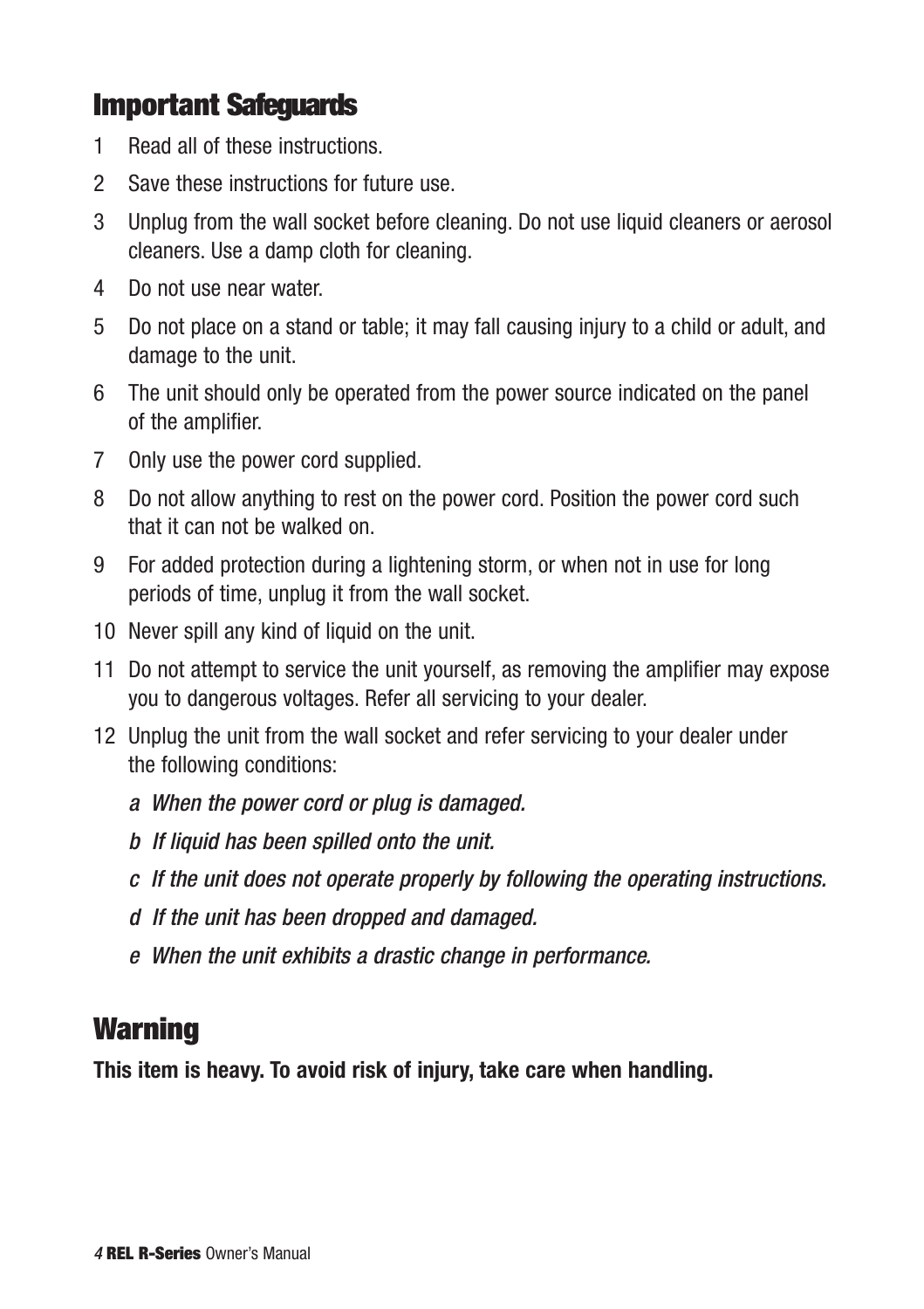### **Welcome**

Thank you for buying a REL R-Series Sub-Bass System. Our R-Series is carefully hand built using the finest materials available and is designed for maximum performance. This manual contains important safety information as well as helpful advice and should be carefully studied before connecting up.

### **World Wide Warranty**

In addition to any local warranty, REL offer a 3-year conditional worldwide warranty to the end user. It is done in collaboration with our distributors.

#### **The conditions of this warranty are:**

- 1 That REL receive the necessary registration details from the end user.
- 2 That these details are received within six weeks of purchase.
- 3 That the product is not exported from the country of purchase for at least eight weeks after purchase.
- 4 That any claim is accompanied by the necessary proof of purchase.
- 5 That it shall be for a term of 3 years from the date of purchase.
- 6 That the product has not been abused or modified in any way.
- 7 That it was purchased originally from a REL authorized dealer.

This warranty is offered in good faith and is in addition to any statuary rights or existing warranty that may be available to the end user.

Should your REL Sub-Bass System give you a problem, please contact your dealer who will be able to make whatever arrangements are necessary to correct it.

### **Service After Warranty**

All service must arranged through a authorized REL dealer. Should the unit need to be returned for any reason, all carriage costs will be payable by the customer. Losses or damage caused during transit are the customer's risk.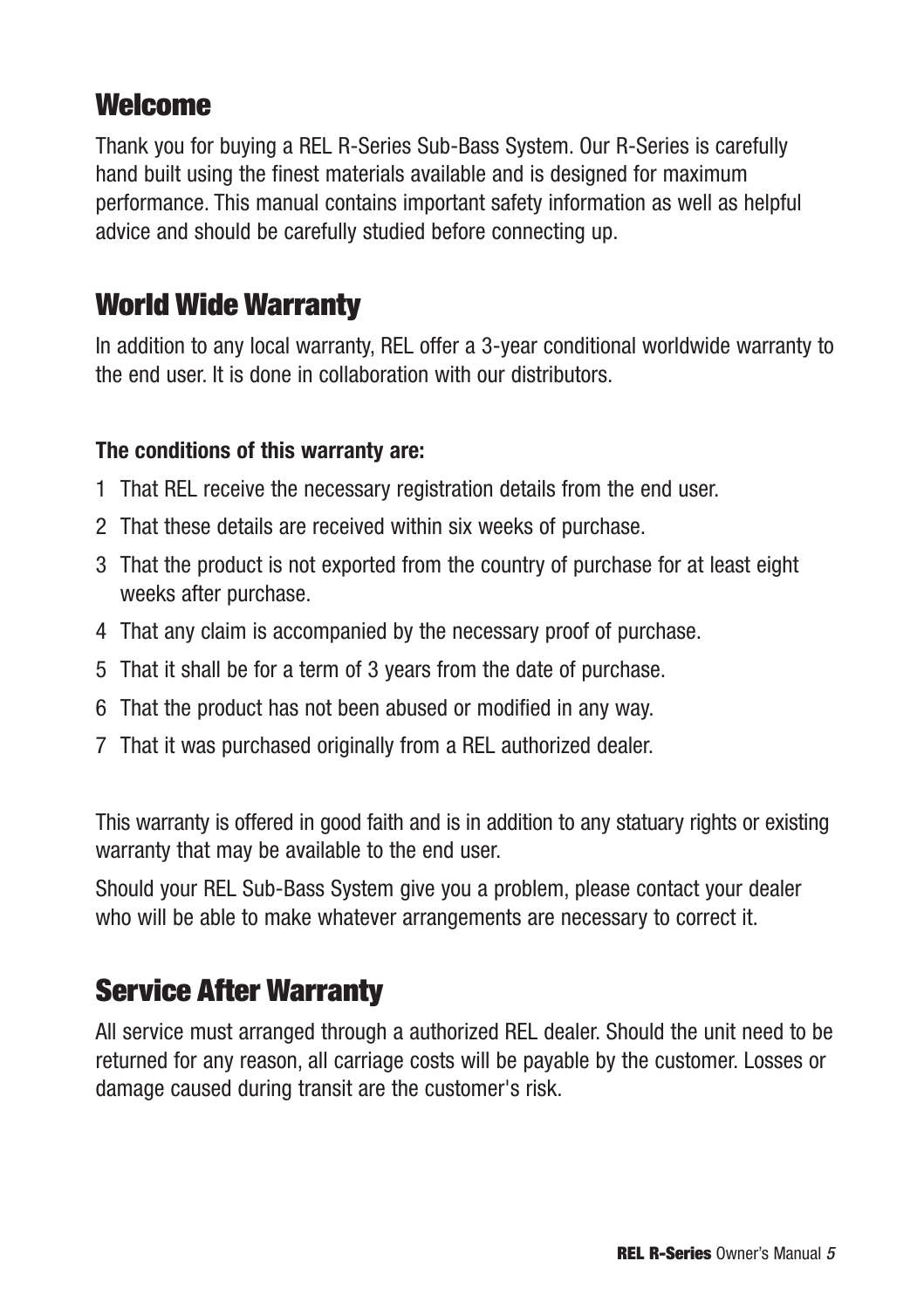# **Design Safety**

### **This apparatus is designed to Class II specification and is double insulated, therefore it does not require to be earthed.**

This apparatus is supplied with a fitted mains plug. For North American operation a 3.15 Amp fuse is fitted in the plug. Should the fuse need to be replaced use a similar rated fuse approved to ASTA or BSI 362. Do not use without the fuse cover in place. Replacement fuse covers are available from your distributor.

### **Important**

The wires in the mains lead are coloured in accordance with the following code:

*Green and Yellow – Earth Blue – Neutral Brown – Live*

As the colours of the wires in the mains lead may not correspond with the markings identifying the terminals in the replacement mains plug, proceed as follows:

- *The wire coloured Green and Yellow must be connected to the terminal marked with the letter "E" or with the earth symbol.*
- *The wire coloured Blue must be connected to the terminal marked with the letter "N".*
- *The wire coloured Brown must be connected to the terminal marked with the letter "L".*

This product is CE marked and has been tested to ensure it satisfies all relevant standards.

It satisfies all relevant standards for Conducted Emissions, Radiated Emissions, Susceptibility and Immunity.

It also complies with the requirements relating to class II construction detailed in clauses 9 & 10 of BS EN 60065 1994.

It also satisfies all relevant safety tests for consumer use provided it is used within the guidelines of this manual.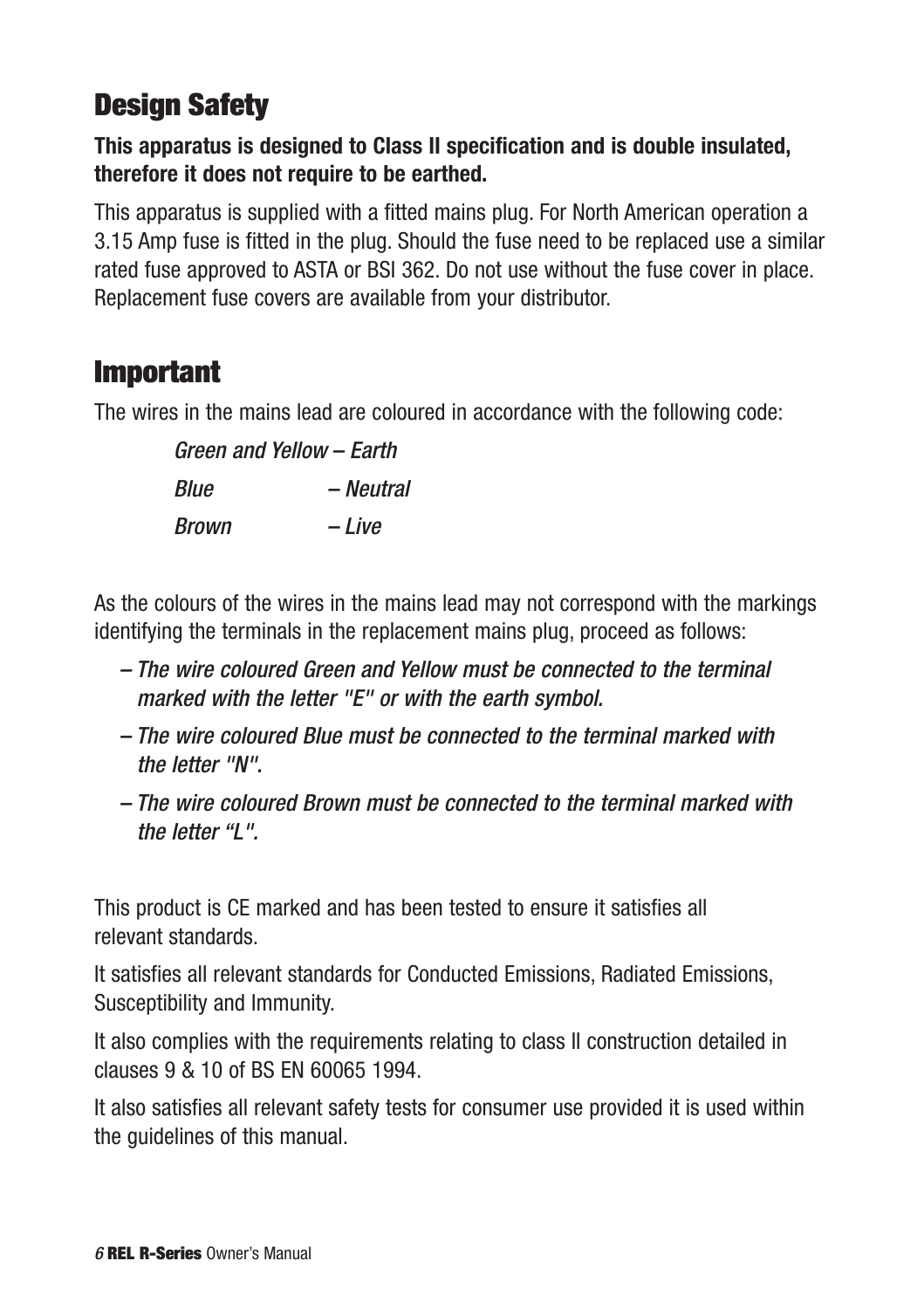### **Introduction to the R-Series Sub-Bass System**

Congratulations, and thank you for purchasing a REL Sub-Bass System, the finest and most innovative audio component in its class. This new R-Series is distinctive not only for its shockingly deep, musical bass, but also for its unique ability to perform as a complement to your main speakers in both music and film applications, as well as a dedicated speaker for the critical low frequency effects (LFE) channel or the .1 in 5.1 track contained in most multi-channel soundtracks. It is for these reasons that we cannot simply call it a subwoofer, but instead a Sub-Bass System, providing home-cinema bass which will surpass most cineplexes, and moreover allowing your speakers to sound more realistic, musical, and alive.

We have achieved this objective by allowing for two simultaneous connections: one at high (speaker) level, and one at low level. The high level connection attaches to the same speaker terminals on your amplifier (or receiver) to which your main left and right speakers are connected – the speakers and the REL simply share the same binding posts. This allows the REL to receive the exact same signal as your main speakers, allowing for a seamless integration of the REL into your system. This connection is active *every time* a signal is going to these speakers, whether you are enjoying 2-channel music or experiencing a multi-channel source such as a DVD or music in a surround-sound format. The result is a surprisingly noticeable improvement to the performance of your speakers – not only will they be supported by a Sub-Bass System capable of reproducing extremely low frequencies, but they will be able to reproduce the nuances of space and weight in the recording, allowing for an enhancement to the imaging, soundstage, midrange, and even high frequency reproduction of your system.

Furthermore, a separate but concurrent .1/LFE connection is offered, allowing the REL to receive the LFE track, which is a channel intended by the recording engineer to be exclusively reproduced by a subwoofer. The REL is designed to allow this track to be conveyed in its entirety; the crossover settings designated for the high-level connection are bypassed for the .1/LFE input. Moreover, there is a separate volume control permitting the level to be adjusted independently of the high-level connection.

By effectively acting in a dual-role, the REL will significantly add to your music and film experience. To further enhance this effect, additional REL Sub-Bass Systems can be used to support the centre and surround speakers. Imagine the same enhancements to range, detail, and scale achieved by using a REL to support the main left and right speakers expanded to your entire system; by adding REL Sub-Bass Systems to the other speakers you will achieve an enormous and immersive surround sound experience.

Due to the novel and powerful capabilities of this product, it is especially important that you read through this manual in its entirety, in order to realize the full potential of the REL and connect it accordingly.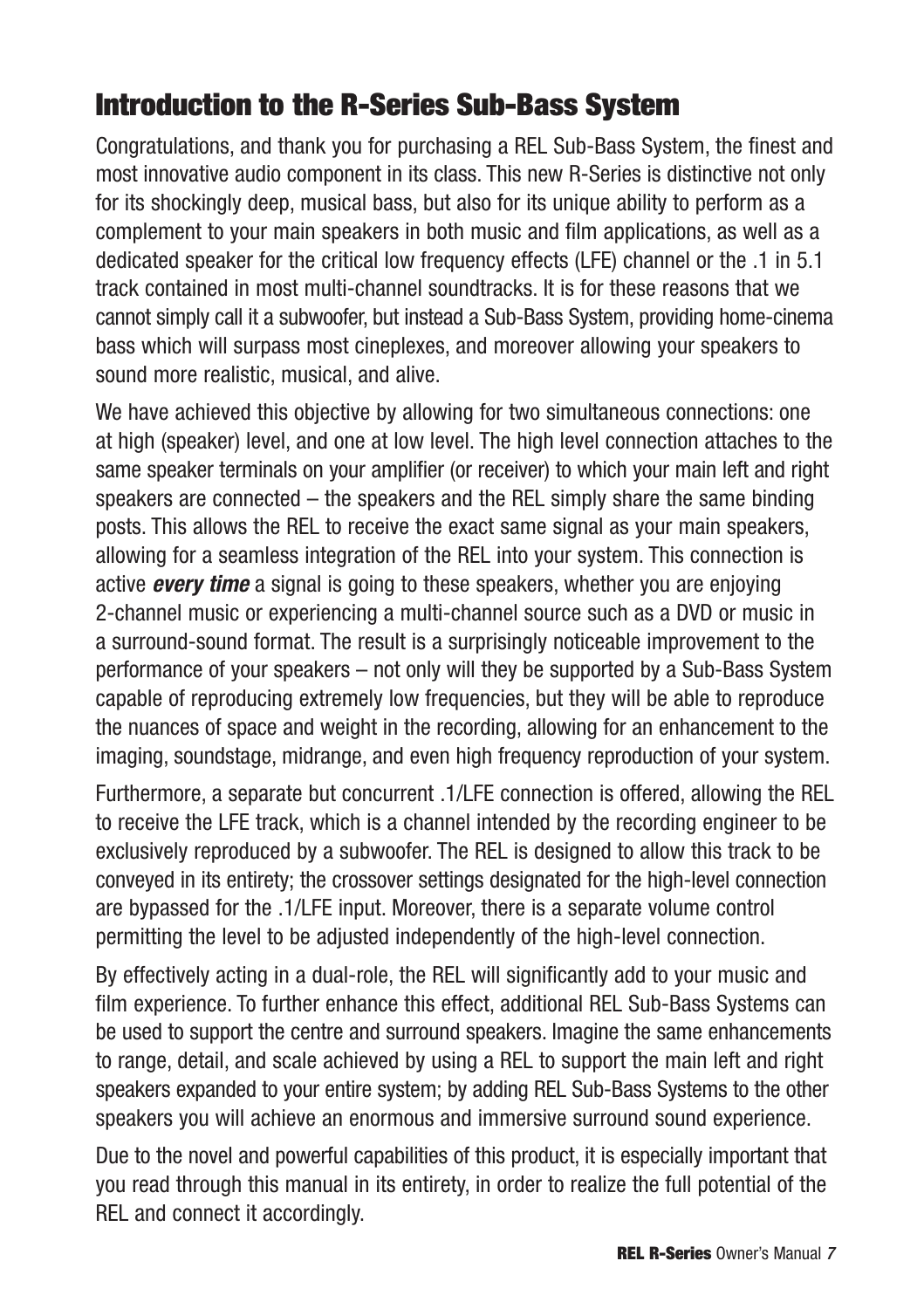### **Control Features of REL R-Series**

- 1. Volume Control for HI/LO input
- 2. Volume Control for .1/LFE input
- 3. Variable Crossover Control
- 4. Phase Switch
- 5. Power ON/OFF switch
- 6. High Level Neutrik Speakon socket
- 7. Low Level Phono input
- 8. .1/LFE Phono input
- 9. Fused IEC AC socket



*8* **REL R-Series** Owner's Manual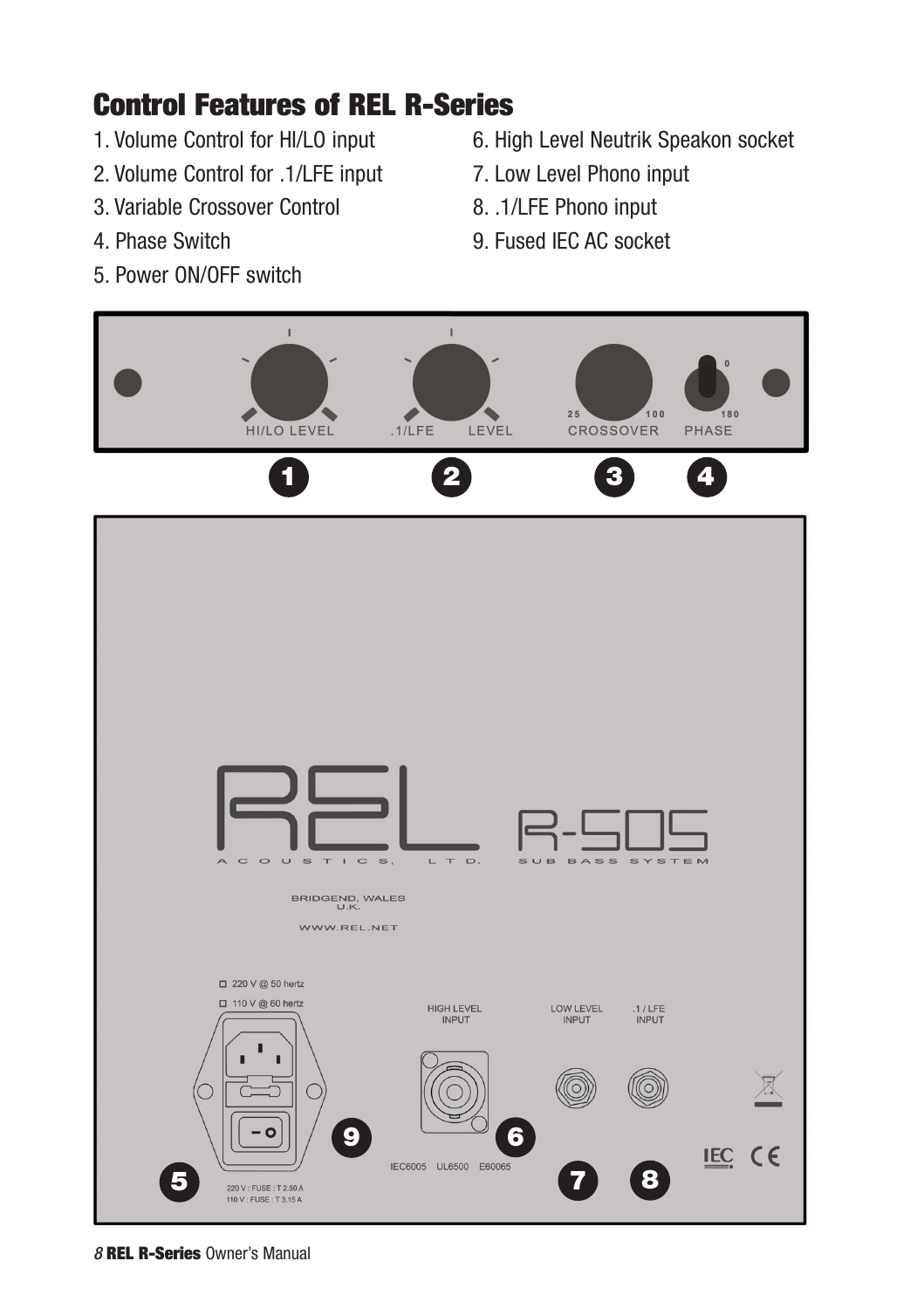#### **Always switch off your system before disconnecting any wires**

To increase the versatility of connecting up, the R-Series has three separate inputs; a high level Neutrik Speakon socket, a Low Level input socket, and a .1/LFE input socket. As mentioned, this is to facilitate use with both two channel stereo systems and AV surround sound systems.

The HIGH LEVEL, dual channel (stereo) input is via a Neutrik Speakon connector which is connected to the power amplifier's left and right channel speaker terminals. This has the advantage of ensuring that the REL receives exactly the same signal as the main speakers. This means that the character of the bass from the main system is carried forward into the Sub-Bass System. This is a very important point and together with the REL's Active Bass Controller (ABC), ensures superior system integration of the Sub-Bass System with the main system.

The LOW LEVEL input is via a phono connector and connects to the sub or preamp output of the amplifier/processor. This connection exists in the event that the high-level connector can not be used, i.e. if you are using active (self-amplified) speakers without high level speaker terminals. Otherwise it is not the preferred connection method, and should not be used.

The .1/LFE input is via a phono connector, and connects to the sub or LFE output of a receiver/processor. This connection is necessary if yours is a multi-channel system, i.e. if you have a multi-channel preamp/processor in your system and you will be playing a source with a .1/LFE channel, e.g. most DVD movies and some SACDs.

HIGH LEVEL and .1/LFE inputs can be used simultaneously. The benefits are two-fold when used with a home cinema system. The .1/LFE input reproduces the .1/LFE channel and the high level connection provides sub-bass support for the main front speakers, each input dialed in specific to their function. The main front speakers must be set to the 'large' option on the processor. **See "REL Set-Up Made Simple". Only after all connections have been made, can the power switch be activated.**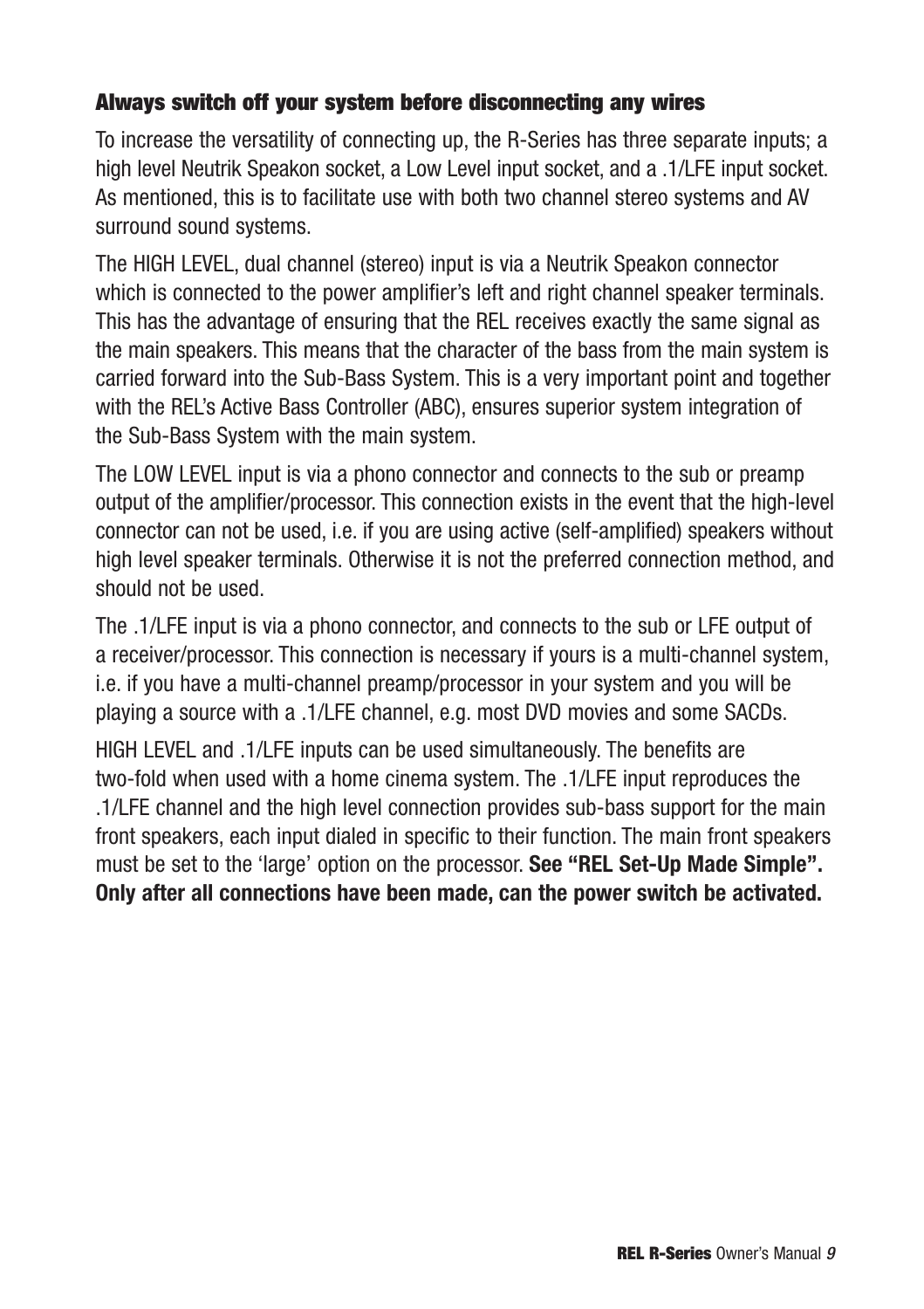## **Connecting Up**

#### **Connecting the Sub-Bass System using the Neutrik Speakon high level input** To engage the Neutrik Speakon plug, insert fully into socket and rotate clockwise until locked.

To remove the Neutrik Speakon plug, grip body of plug, place thumb on chrome lever, move lever backwards rotate plug anti-clockwise (or "counter-clockwise") a quarter turn and withdraw.

The HIGH LEVEL input is designed to accept the stereo (two channel) signals from the speaker terminals of your receiver, integrated amplifier, and basic amplifiers. This has the advantage of ensuring that your Sub-Bass System receives exactly the same signal as the main speakers, which means that the character of the bass from the main system is carried forward into the Sub-Bass System. This is a very important point and together with the REL's ABC circuitry, ensures superior system integration of the Sub-Bass System with the main system.



### **High Level connections should be made to the same binding posts as the main speakers**

Connect as shown above. Red to amplifier main right speaker red terminal, yellow to amplifier main left speaker red terminal and black to amplifier main speaker black terminal, right or left but not both.

Plug the Neutrik Speakon plug into the HI LEVEL Neutrik socket.

*The output level is adjusted using the control marked HI/LO LEVEL*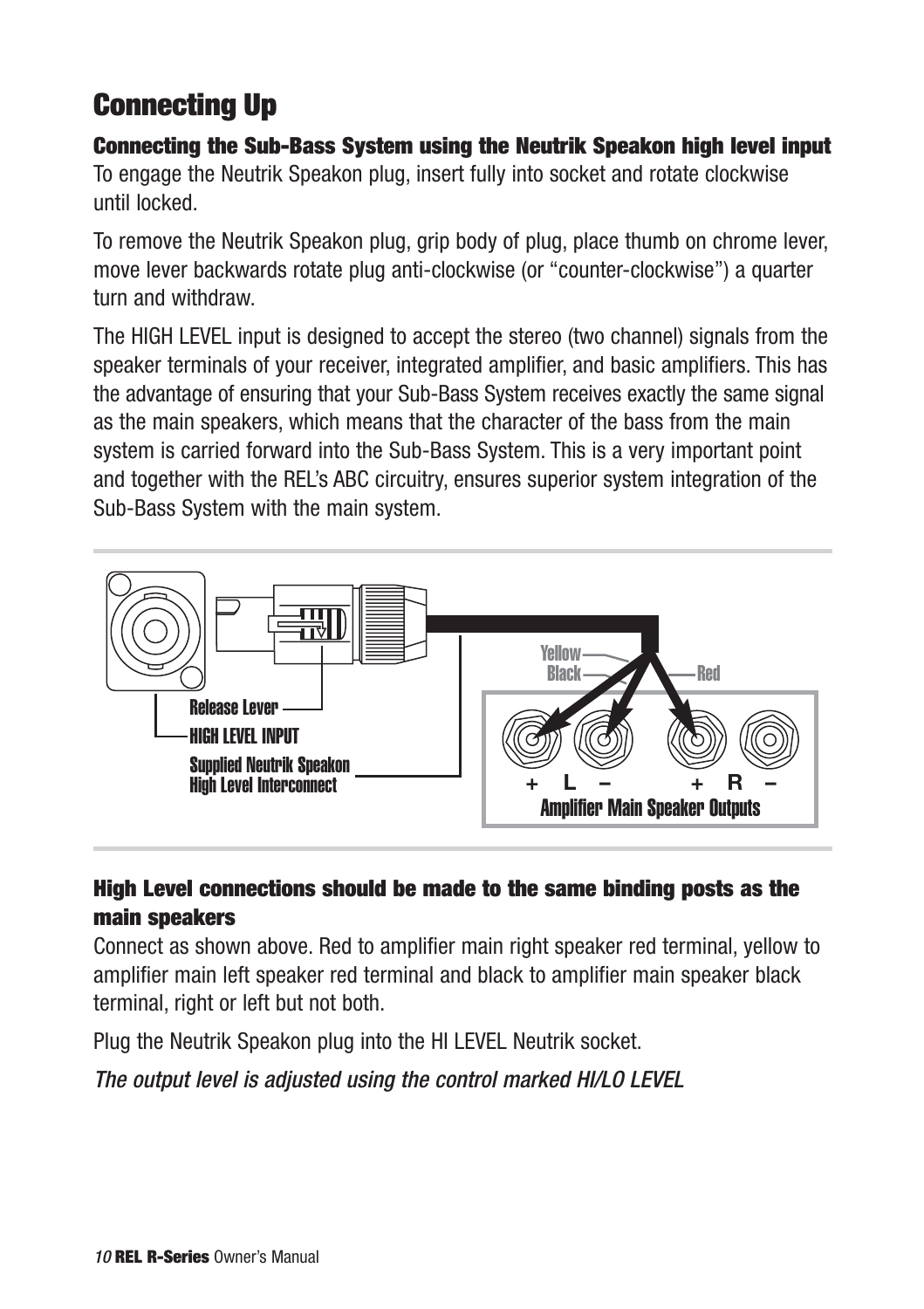**Low level input connection using phono to phono interconnect** *(Note: This connection should only be used in the event that the high-level connector can not be used, i.e. if you are using active [self-amplified] speakers without high level speaker terminals, or if crossover control is desired for .1/LFE track reproduction. Otherwise it is not the preferred connection method, and should not be used)*



Connect as shown above. Plug one end into the Sub/LFE output on the amplifier/ processor and the other end into LOW LEVEL INPUT on the Sub-Bass System.

*The output level is adjusted using the control marked HI/LO LEVEL*

**.1/LFE input connection using a phono to phono interconnect** *(Note: This connection is for the .1/LFE channel and should only be used if the REL is being used in a multi-channel system where a .1/LFE signal is present, e.g. with DVDs or SACDs)*



Connect as shown above. Plug one end of the interconnect into the Sub/LFE output on the amplifier/processor and the other end into .1/LFE INPUT on the Sub-Bass System.

*The output level is adjusted using the control marked .1/LFE LEVEL*

#### **Phase Switch**

There are two settings accessible via the phase switch: 0 and 180. Follow the procedure detailed below in the section entitled "REL Set-Up Made Simple" to select the appropriate position.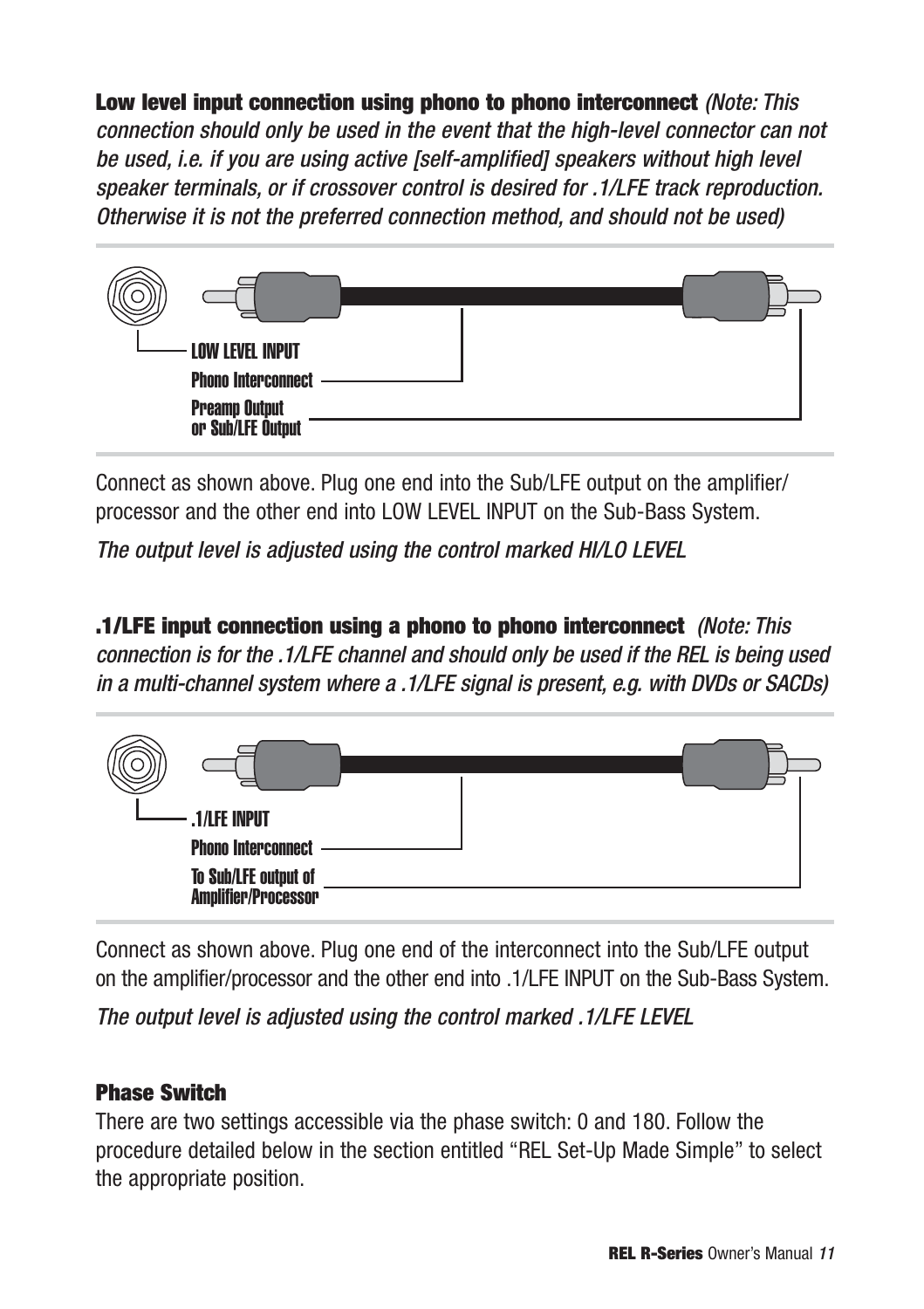### **REL Set-Up Made Simple**

REL products are not traditional subwoofers, but true Sub-Bass Systems. A REL is designed to augment the performance of "full range" speaker systems, in order to provide, in certain cases, linear response down to below 12 Hz (Studio III, –6 dB down at 9 Hz). Therefore, for the moment, set aside everything you've been taught about subwoofers and how they are integrated into a stereo or home cinema system. REL Sub-Bass Systems set-up and positioning differs from conventional subwoofers. A REL will take advantage of physics and room acoustics to provide deep pressurization as no traditional subwoofer can. It's important that you bring to the set-up process a willingness to do things a little differently in order to obtain these superior results. The end result of your labours will be an utterly seamless integration of true deep bass to a sound system, regardless of the main speakers' low bass capability.

Basic set-up should take no more than ten to fifteen minutes to accomplish once connected.

#### **Two Things Before You Begin**

- *A It is helpful to know that you will almost always connect the REL to the input on the rear panel labelled "HIGH LEVEL INPUT." This connection is made using the supplied 34' 10" (10 meters) cable, the bare leads of which connect to the speaker output terminals of the power amplifier. The easy and foolproof connection at the REL is done with a Neutrik Speakon connector. The purpose of connecting to the speaker output terminals is one of the unique secrets of REL's success. By connecting to the high level input on the REL from the amplifier, you build forward the sonic signature of your main system, including the tonal balance and timing cues of the entire electronics chain. In this way, the REL is fed the exact signal that is fed to the main speakers.*
- *B When possible, the REL should be placed in one of the corners behind the speakers. Remember, we are dealing with true LOW bass pressurization with RELs. Low bass pressurization below 40Hz is best derived from corner placement, where the most linear and efficient low bass can be produced.*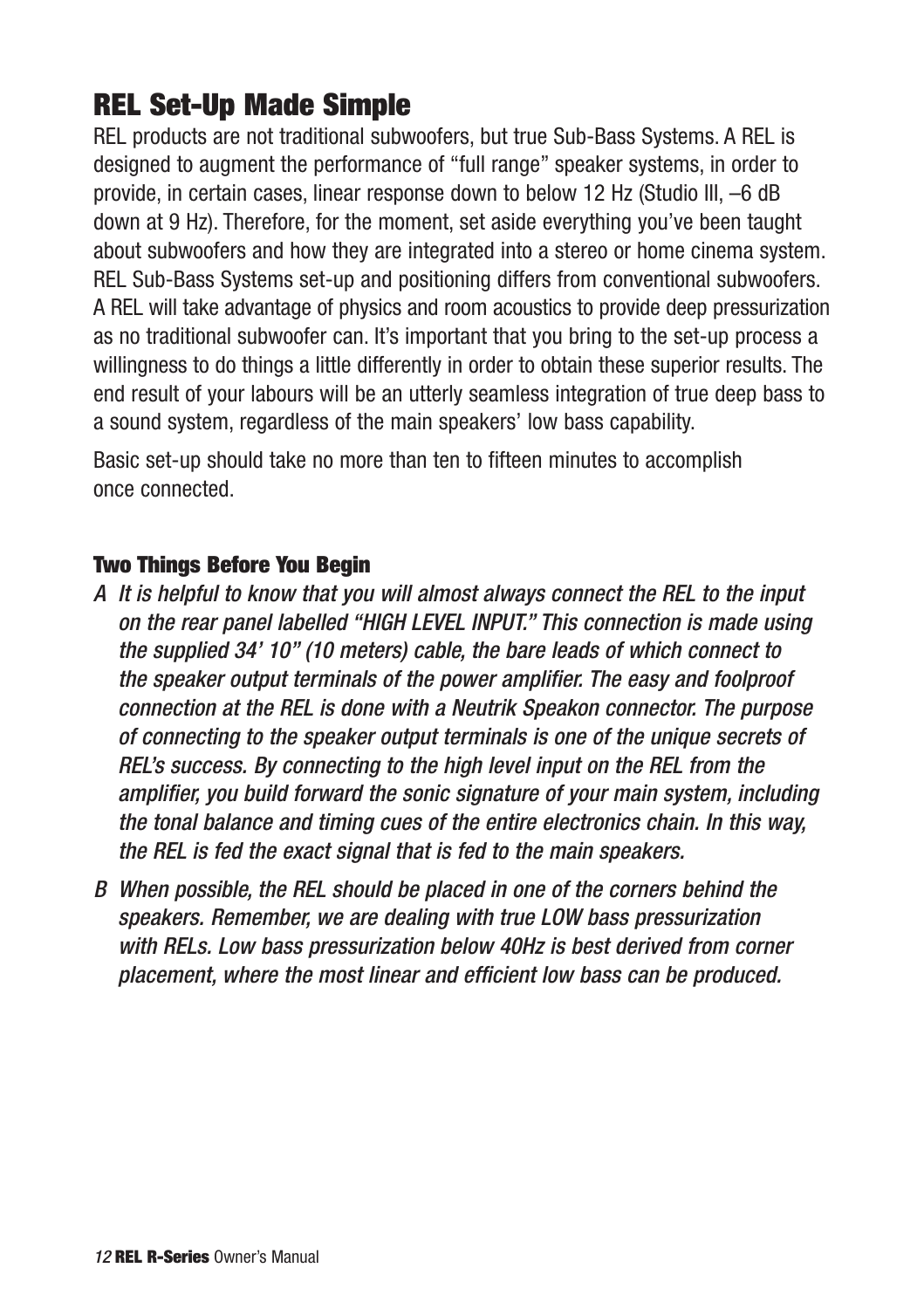#### **Connecting**

**High-level connection, using the enclosed cable with the Neutrik Speakon connector, is always the first choice. This connection can be made without affecting the performance of the amplifier because the REL's amplifier input impedance is 100,000 ohms, in effect not producing any additional demand whatsoever on the rest of your system. This scheme also avoids adding any detrimental effects by not interposing any additional electronics into the amplification chain.**

- *• The standard high level hook up procedure is: attach the red wire to the amplifier's right positive speaker output terminal; attach the yellow wire to the amplifier's left positive speaker output terminal; attach the black wire to whichever of the amplifier's ground output terminals is convenient; plug the Speakon connector into the Sub-Bass System's high level input.*
- *• For differential (i.e. fully balanced) amplifiers using one REL, simply use the standard connecting scheme with the exception of connecting the black wire to chassis ground (i.e. a metal bolt or screw, preferably not painted or anodized, on the chassis of the power amp or receiver), not to a negative speaker terminal,, and then connecting into the HIGH LEVEL INPUT on the REL. Please contact your dealer should there be any questions concerning this or any other hookup procedure.*

Low-level connection (via phono connectors) is always an option if high-level connection is not possible. When connecting to the low-level inputs in a system in which high-level connection is not possible, connect a single phono cable to the LOW LEVEL INPUT jack. If you are connecting two channels of stereo output from a pre-amplifier, simply use a high-quality y-adapter to sum the two signals together.

When connecting to a home cinema system where there is a .1/LFE channel output, connect a single phono cable between the sub out of the processor/receiver and the .1/LFE input jack on the REL.

#### **Positioning**

The optimal position for a REL is in one of the corners behind the main speakers. This position provides 9 dB of mechanical amplification and allows for the most linear true low bass wave launch, owing to the ability to tune the REL to the longest distance in the room in order to produce the longest, therefore lowest, bass waves.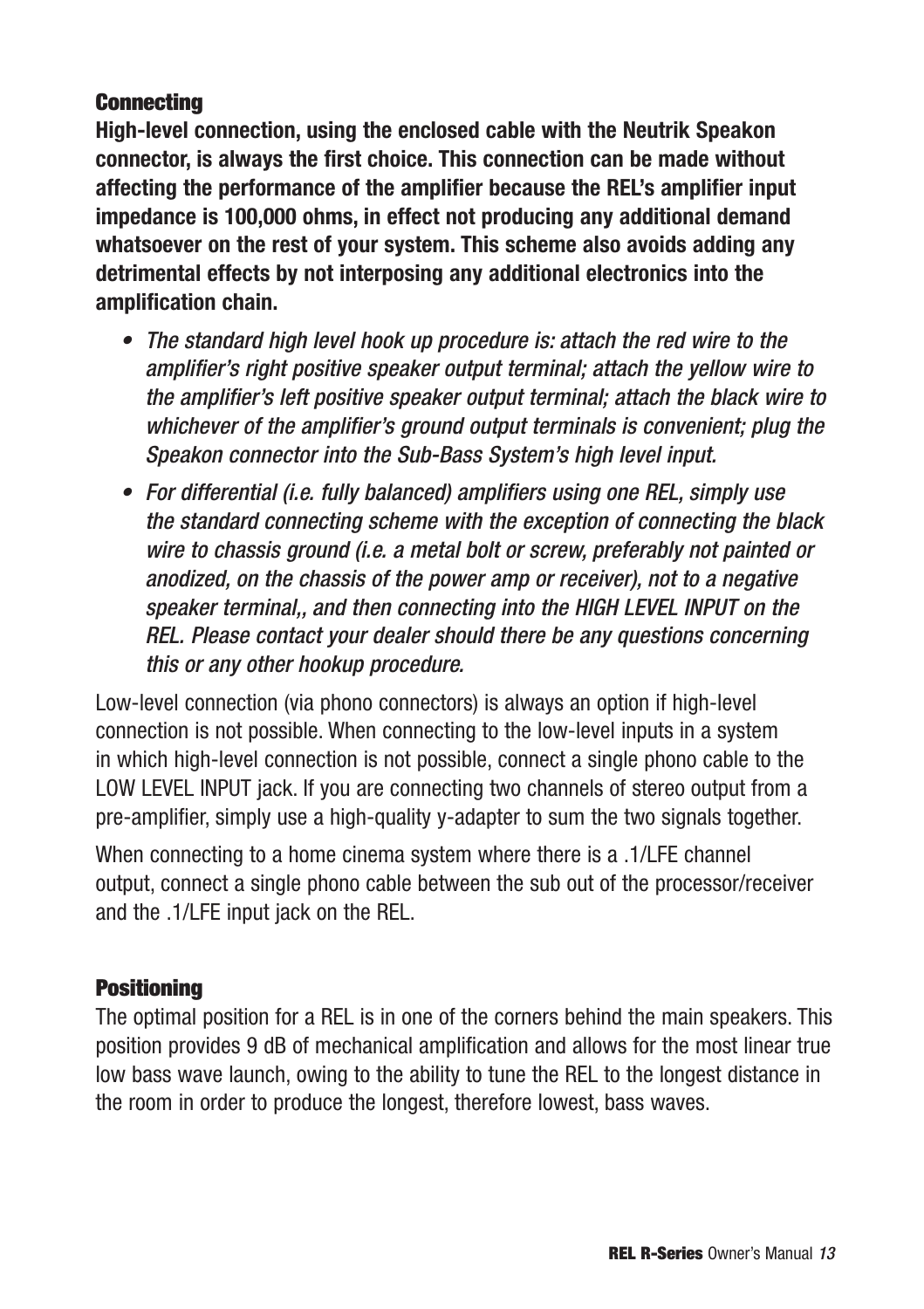#### **The Process**

To begin the set-up process, choose a piece of music that has a repetitive bass line that is very low in frequency. We recommend track 4 from the soundtrack to Sneakers (Columbia CK 53146). This has a repetitive bass drum throughout that gives you plenty of time to move the woofer around, but more importantly, the recording venue was quite large for this recording, and therefore it has a very deep and large-scale bass signature. This type of track is perfect for the set-up process, and should be played at the highest reasonable level expected for system playback.

Working with a partner, one in the listening position and one at the REL manipulating the controls, is the most effective and efficient way to set up the REL. If working alone, the initial steps in the set-up can be very effectively carried out from the location of the REL. Trying to ignore all other music in the track, listen for the bass drum and its effect on the listening room.

- **1 Phase Orientation:** Once in the corner we need to adjust for phase. This may be the single most critical step, and because it really is quite simple, it is often over-thought. Keep in mind; the right phase is whichever position is the loudest or fullest. While playing music with true low bass, adjust the crossover to a point where the REL and the speaker are sure to share frequencies (about halfway up, or at 12 o'clock on the crossover control, or slightly higher for smaller speakers). At this point turn the HI/LO Level control up so that both the REL and speaker are roughly equal in volume and then switch, using the phase switch, from "0" to "180" phase positions. Again, whichever position is loudest or fullest is the correct position. That is, when the position is working in harmony with your main speakers, reinforcing bass, and not cancelling it.
- **2 Placement:** The next step is to determine precisely how far out from the corner the sub should be placed to achieve the most efficient output, as well as the lowest frequency extension. With the REL fully into the corner, and pointing straight out along the diagonal coming out of the corner, continuing to play the music, slowly pull the REL from the corner on the diagonal, equidistant from both side and rear wall. At a certain point (sometimes a matter of only a few inches, in rare cases a foot or more) the REL will audibly go lower, play louder, and, if it truly locks on to the room and is fully pressurizing it, the air around the REL will seem to be energized, stop right there! This is the correct position from the corner for the REL.
- **3 Orientation:** Once the position from the corner has been established, the orientation of the woofer must be determined by rotating the REL from an imagined centre point at the rear of the REL. As the REL is moved from one side to the other listen for the greatest level of output and bass linearity. In effect, the REL should left in the position where it is playing the loudest and lowest.
- **4 Crossover and Level Settings:** To determine the crossover point, take the volume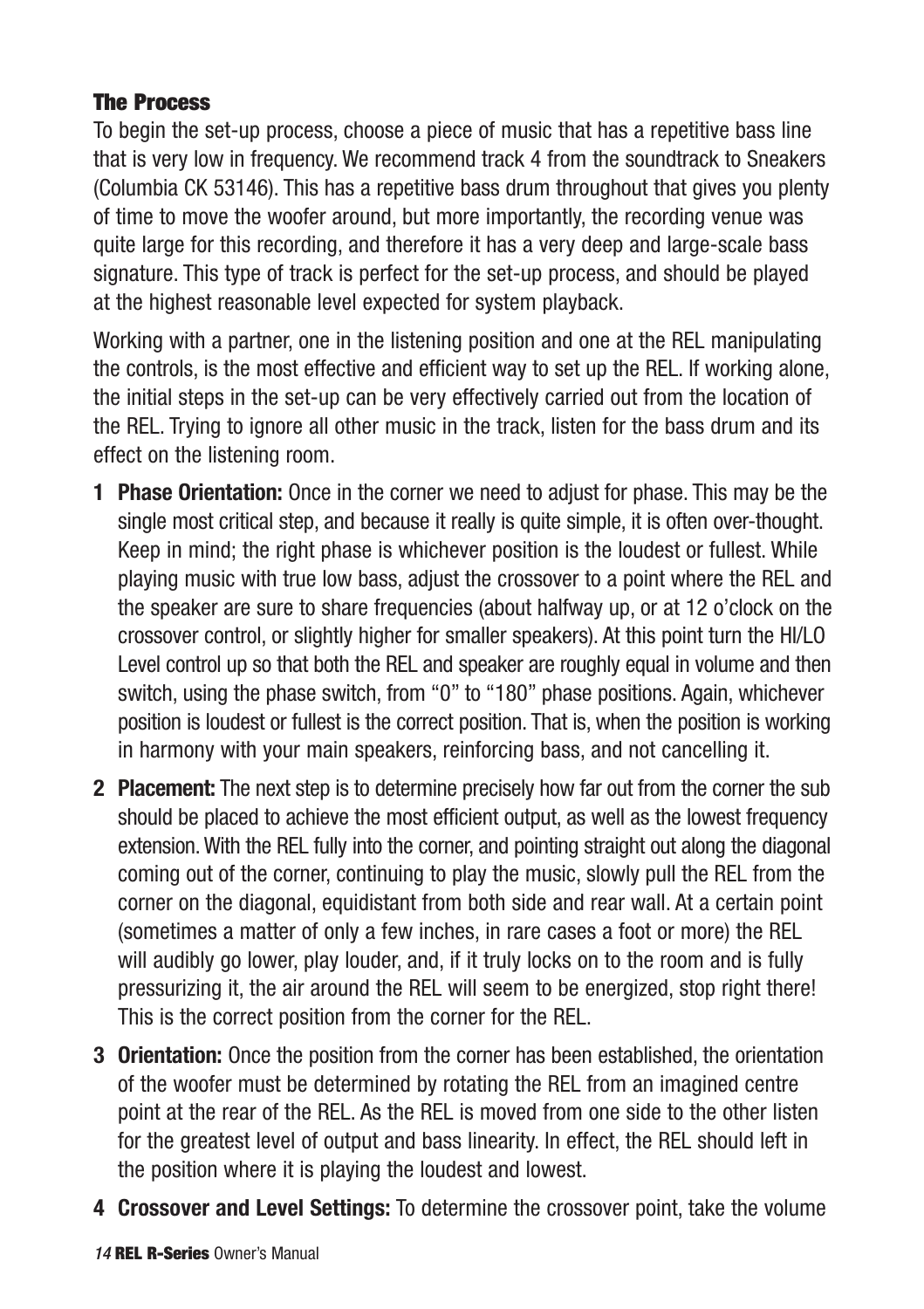of the REL (using the HI/LO Level control) all the way down, and put the crossover to 25 Hz. At this point, bring the REL's volume back up slowly to the point where you have achieved a subtle balance, i.e. the point at which you can hear the REL even with the main speakers playing. Now, bring the crossover point up until it is obviously too high; at this point bring it down to the appropriate lower setting. For all intents and purposes, this is the correct crossover point. Once this stage has been reached, subtle changes to volume and crossover can be accomplished to provide the last bit of complete and seamless integration. With that, set-up is complete.

*Hint: There may be a tendency to set the crossover point too high and the volume of the Sub-Bass System too low when first learning how to integrate a REL with the system, the fear being one of overwhelming the main speakers with bass. But in doing so, the resulting set-up will be lacking in bass depth and dynamics. The proper crossover point and volume setting will increase overall dynamics, allow for extended bass frequencies, and improve soundstage properties. Note, volume must be adjusted in conjunction with crossover changes. In general, when selecting a lower crossover point, more volume may need to be applied.*

**Home Cinema Applications:** For Dolby Digital AC-3 or other 5.1 theatre systems, once the standard set-up for two-channel outlined above is complete, the LFE output from the processor or receiver should be connected to the .1/LFE INPUT and appropriate volume adjustments made using the .1/LFE level control. For this configuration, you must set the processor to the "large" or "full range" setting for the left and right speakers in order for the REL to receive the bass signal via the high-level cable. In this configuration, the REL provides support for both the left and right speakers for two-channel listening, and support for the LFE when movies are playing. Most processors will allow you to defeat the subwoofer output when listening in the two-channel mode. The effect of this set-up is one of greatly increased dynamics in the mid-bass range, no bass bloat, and a greater degree of space and timing from the special audio effects. For an even greater sense of space and impact, a second REL connected in parallel to the centre channel will prove to be a dramatic improvement as well. And if that is not enough fun, a rear REL, both to support the rear channel speakers as well as to evenly distribute LFE through the room, truly completes the full-range sonic picture for state-of-the-art film reproduction.

### **Running In**

Care taken over running in will be rewarded by many years of pleasurable use. Both the electronics and the drive unit will benefit from an initial period of carefully controlled use. Possible damage may be sustained by running in the unit at too high a volume setting over an extended period. On the other hand, by taking a little care over this initial period, about 24 hours of actual use, a longer life with a higher potential eventual performance is assured.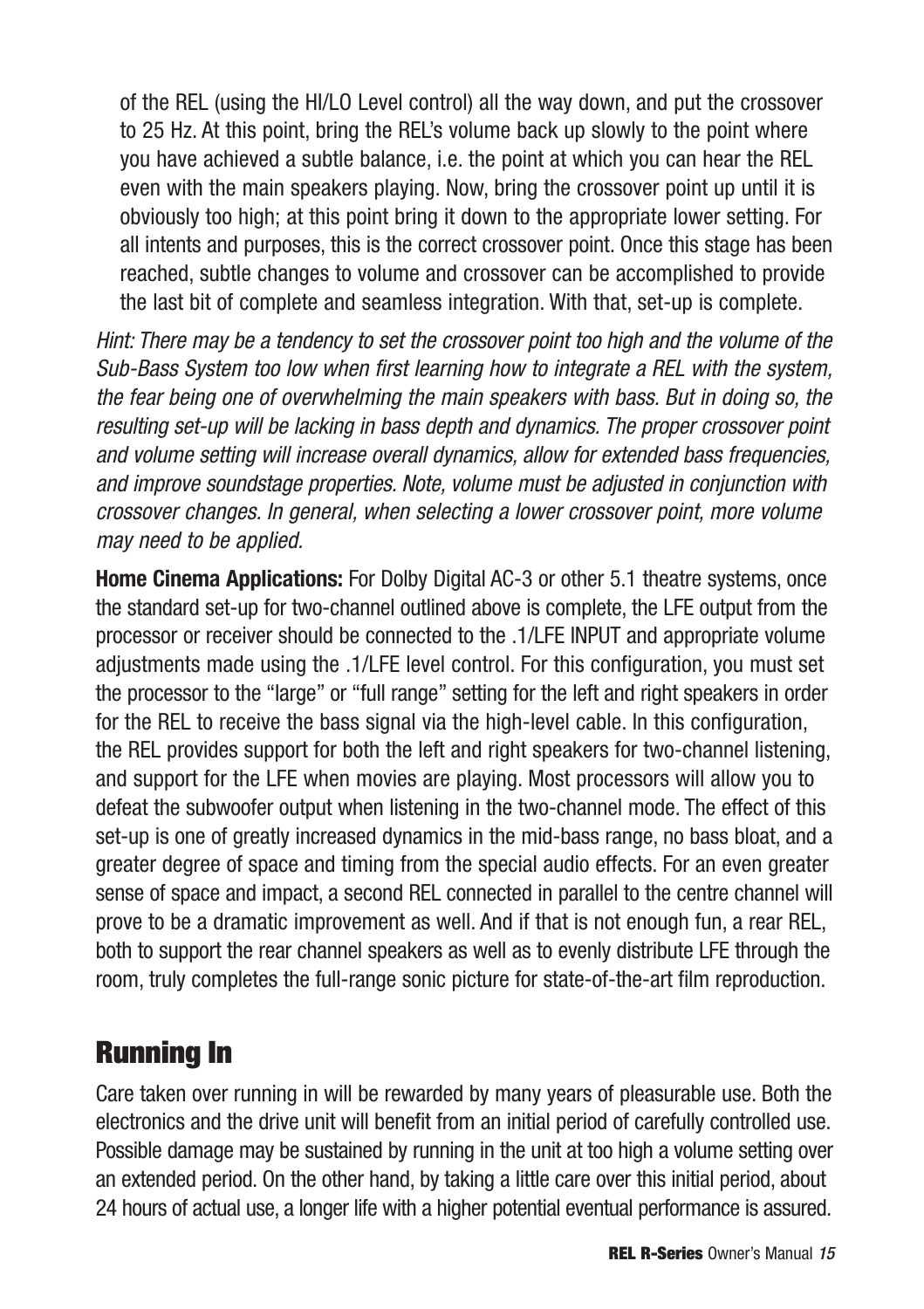## **Care and Polishing**

The cabinets are best maintained by using a spray-on wax, such as an automobile wax made by a company called Griot's. If objects are to be placed upon the top, it is advisable to use a small mat to protect the surface and to avoid the risk of rattles.

### **Technical**

The R-Series models use an unusual method of bass loading. They are designed to operate below normal system resonance. This has been achieved without the normal form of bass boost or electronic equalization. Instead of a constantly increasing bass equalization response, we simply ensure there is sufficient amplifier gain to drive the speaker unit to its maximum excursion level at whatever the designated lowest operating frequency is, and then cut the bass at a controlled rate of 12 dB per octave above this frequency. Although this may at first seem identical to boosting the bass, it is actually quite different and ensures that the timing of transients is far improved compared to the usual bass equalization used. Bass will sound cleaner and faster.

The amplifier is fully DC coupled to avoid phase shifts and compromises in its low end performance. It is inherently stable and will retain its characteristics over very long periods of time – important in a unit designed for an exceptionally long working life. These amplifiers are designed to withstand reasonable abuse and overloads. If in doubt, please contact your dealer.

We believe that the importance of the electronics, cabinet and drivers being designed to work in harmony is paramount. This belief allows the R-205, R-305, and R-505 to achieve the highest possible level of fidelity.

### **Overload Protection**

All REL Sub-Bass Systems are designed as true sub-bass speakers. They are designed to reproduce those exceptionally deep notes that are felt rather than heard. This it will attempt to do at whatever volume level you set. If set too high no damage should result because the built-in electronics will limit the cone movement. This electronic control is called Set-Safe™. It constantly and instantaneously monitors the output from the power amplifier and is totally transparent in operation until required. This means it has absolutely no effect on the sound quality of your REL until an overload is detected.

Ordinarily an overload would cause the power amplifier to go into clipping with resultant loss of control over the drive unit. This can cause drive unit damage, and always sounds nasty. Set-Safe™ detects the point of incipient clipping and gently soft clips the waveform of the signal to ensure actual clipping does not occur.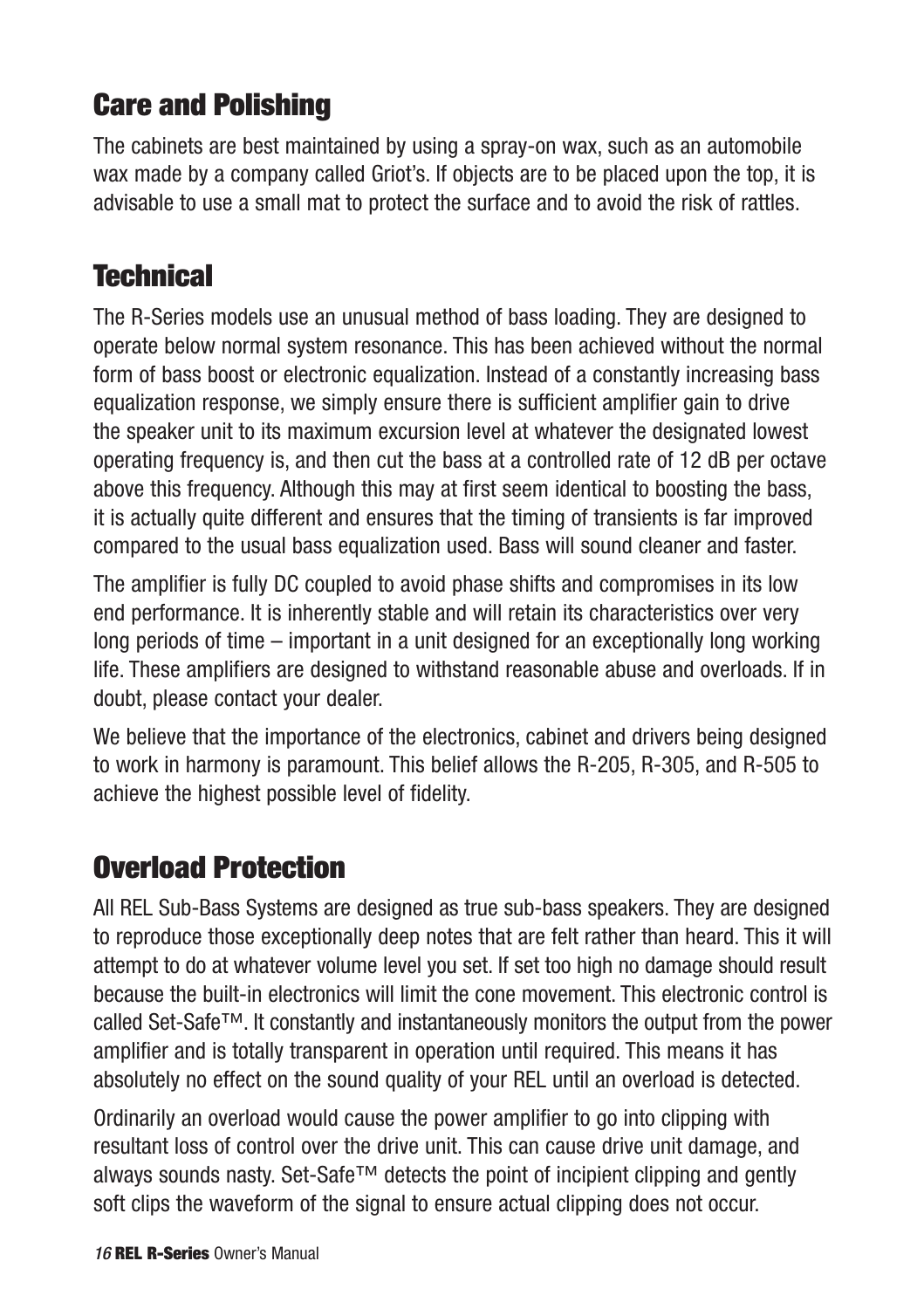This is a necessarily simplified description of what actually happens, but in effect, Set-Safe controls the amplifier and ensures there is minimum risk of amplifier and driver damage caused by over-driving.

A thermal overload device is fitted to all R-Series Sub-Bass Systems. If the unit is deliberately overdriven this device will sense the temperature rise and cut the output; recovery time is approximately five minutes. If this happens, it is a warning that the unit is being overdriven and the volume level control should be reduced to a safe level.

Although everything possible has been done to minimize risk of thermal overload failure, there can be no defense against those individuals who deliberately abuse the device. Such damage is NOT covered by Warranty. Please remember your REL is there to supplement your main system, not overwhelm it!

### **Power Saving Efficiency**

All REL Sub-Bass Systems are designed for maximum power efficiency, both when passing a signal through to its resultant output sound into the room and also when silent.

REL circuitry is designed for "power starvation" operation under no signal conditions. This means that immediately when there is a gap in the signal the REL is instantly at maximum power saving efficiency, yet remains at maximum readiness to respond immediately to a sudden transient signal, such as an explosion in a movie, even after a long quiet period and regardless of level.

This compares to some "auto power on/off systems" which remain powered up for a set period of no-signal condition (up to 10-15 minutes) and which need to power-up on receipt of a sudden transient, thus failing to catch the start of that transient. There is also the possibility of the unit remaining inoperative during listening sessions where the overall volume is low.

It is not necessary to switch off between listening sessions – it will not significantly shorten its life by leaving it switched on. On the other hand, it will not harm sound quality if it is always switched off. The power consumption in the quiescent (no signal) state is negligible. REL's power starvation technology uses less than 4w when idle (less than 1/25th the power of a standard light bulb).

It is perfectly safe under all normal domestic circumstances as it is fully protected by internal fuses and an external mains fuse in the fuse holder of the mains input socket, with a spare inside this holder.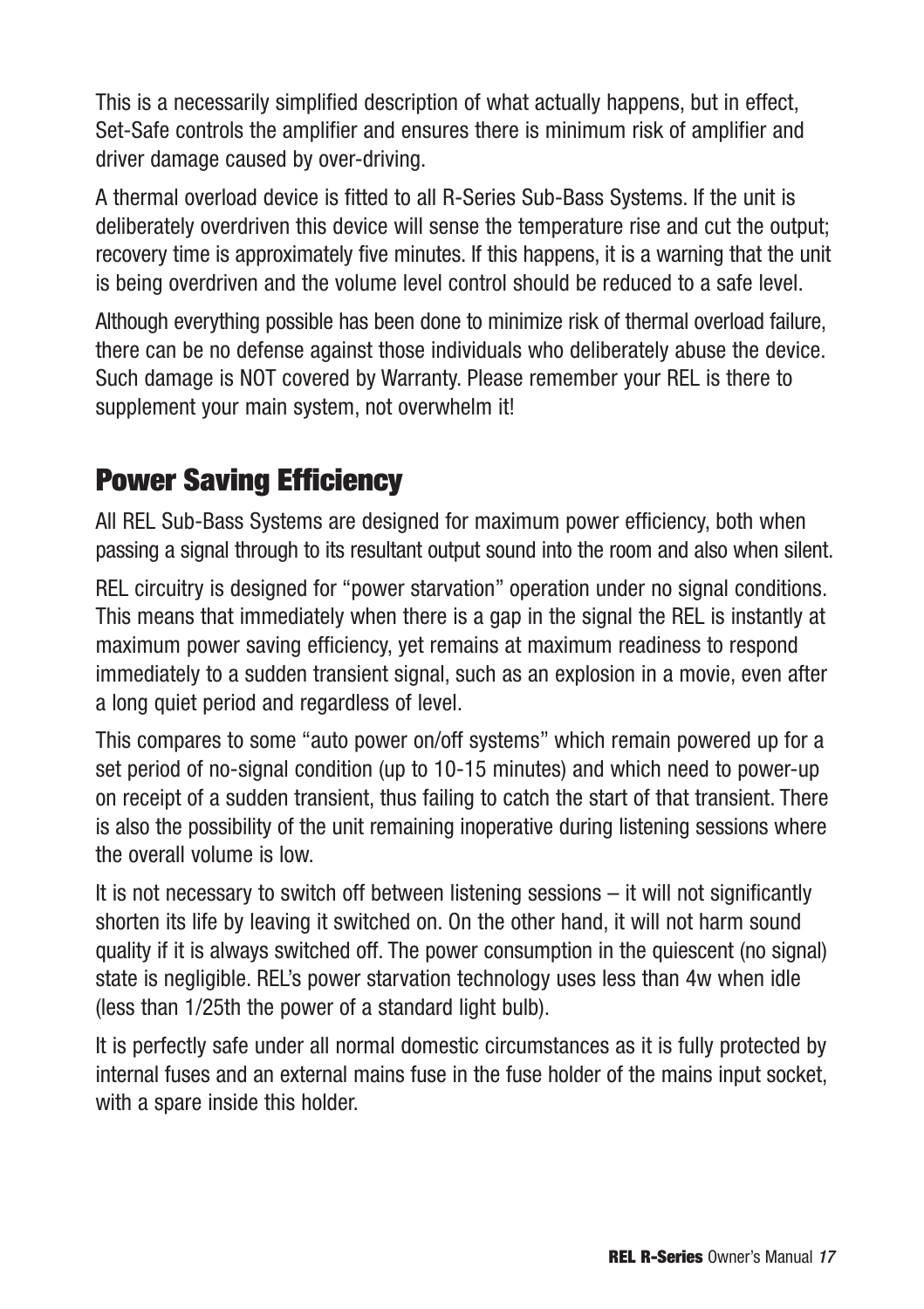# **REL R-Series Specifications**

| <b>Model</b>                        | $R-205$                           |
|-------------------------------------|-----------------------------------|
| <b>Type</b>                         | <b>Closed box loading</b>         |
| <b>Roll Off</b>                     | 25Hz to 100Hz                     |
| <b>Input Connectors</b>             | Neutrik Speakon - High Level      |
|                                     | Phono - LFE                       |
|                                     | Phono - Low Level                 |
| <b>Amplifier Type</b>               | <b>Switching Amplifier</b>        |
| <b>Input Impedance</b>              |                                   |
| <b>High Level Two Channel</b>       | 150K Ohms                         |
| .1/LFE Level                        | 33K Ohms                          |
| <b>Low Level</b>                    | 10K Ohms                          |
| <b>Input Sensitivity</b>            |                                   |
| .1/LFE Low Level                    | 40dB                              |
| <b>High Level</b>                   | 22dB                              |
| <b>Drive Unit</b>                   | 10" (254 mm)                      |
|                                     | <b>Heavy Duty Long Throw</b>      |
| <b>Power Output Watts</b>           | 200 Watts RMS                     |
| <b>Phase</b>                        | 0 and 180 Degrees                 |
| <b>Mains Input Volts</b>            | 110 Volts or 230 Volts            |
| (Country Specific)                  | (Depending on country)            |
| <b>Protection</b>                   | <b>Over Current, Over Voltage</b> |
| <b>Mains Fuses</b>                  | 2.50 Amp semi delay for 230 Volts |
|                                     | 3.15 Amp semi delay for 110 Volts |
| <b>Dimensions WxHxD</b>             | 11.5 x 13.25 x 12.5 inches        |
| (Including Feet, Controls & Grille) | 292.1 X 336.5 X 317.5 mm          |
| <b>Net Weight</b>                   | 30.5 lbs / 13.6 kg                |
| <b>Gross Weight</b>                 | 34.8 lbs / 15.8 kg                |
| <b>Supplied Accessories</b>         |                                   |
| <b>Mains Lead</b>                   | Yes                               |
| <b>Neutrik Speakon</b>              | <b>Yes</b>                        |
| <b>Interconnect (High Level)</b>    |                                   |
| <b>Spikes</b>                       | <b>Yes</b>                        |
| <b>User Manual</b>                  | <b>Yes</b>                        |